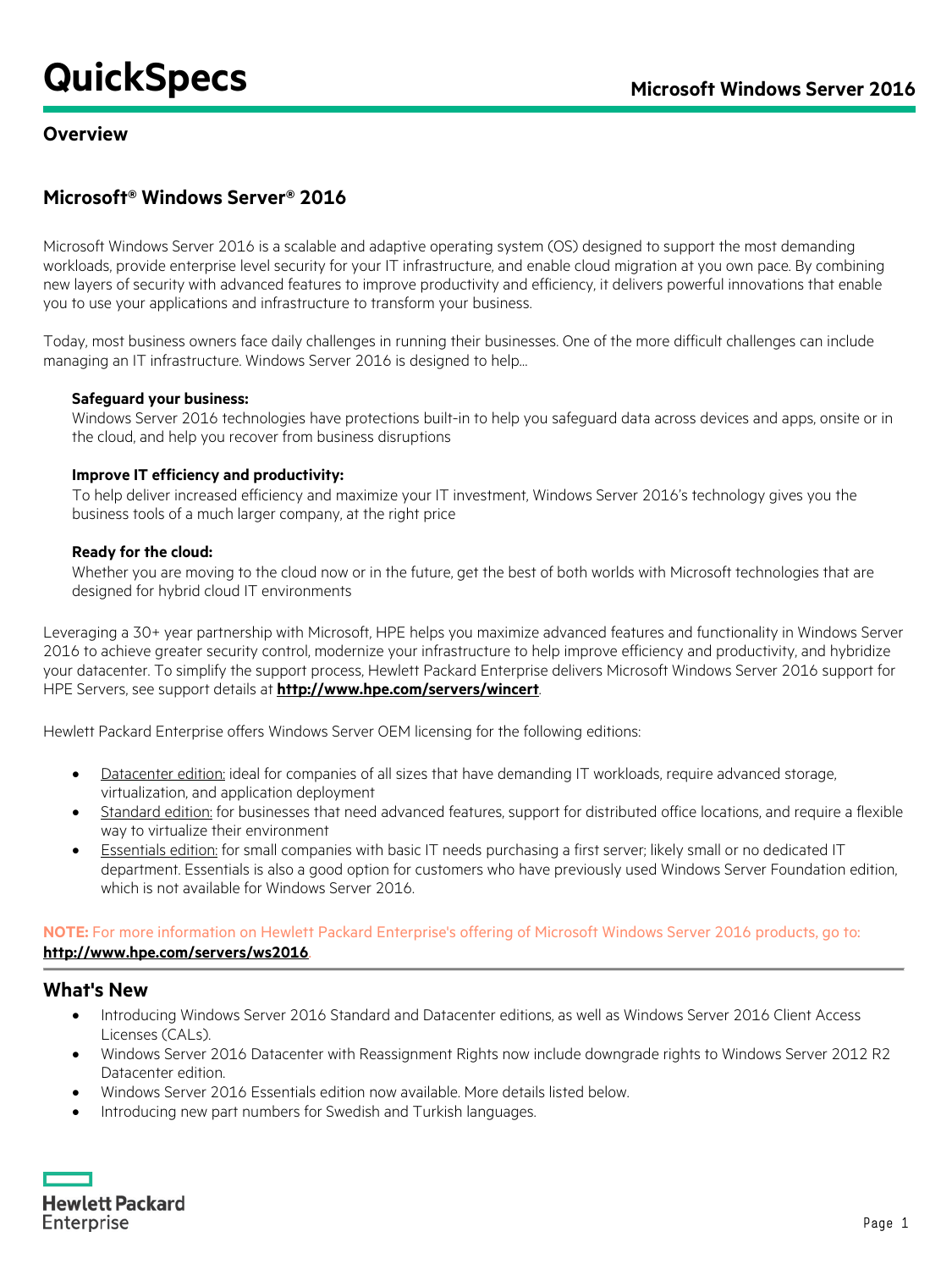### **Microsoft Hardware Specifications for Essentials Edition:**

| <b>Windows Server 2016</b>          | Essentials                                        |
|-------------------------------------|---------------------------------------------------|
| <b>CPU</b>                          | Up to 2 Processors; Per server licensing          |
| Min. CPU Req.                       | 1.4 GHz x64                                       |
| X64 RAM STD/Max                     | Minimum: 2GB RAM (Recommend: 8GB) / Maximum: 64GB |
| <b>ECC</b>                          | Yes                                               |
| <b>NIC</b>                          | multiple NICs supported                           |
| Internal optical bay drive allowed  | Yes                                               |
| <b>Minimum OS Storage Footprint</b> | 160 GB with a 60-GB system partition              |
| <b>SW RAID</b>                      | Yes                                               |
| <b>Video</b>                        | Optional                                          |
| <b>Keyboard, Mouse</b>              | Optional                                          |

## **Windows Server 2016 Essentials Edition 1-2P Pre-Installed UEFI on HPE Servers**

**NOTE:** Unified Extensible Firmware Interface (UEFI) is an industry standard set of interfaces between the system firmware and the operating system, and between various components of the system firmware. UEFI enables numerous new capabilities, for more information please read the whitepaper **[UEFI: successor to](https://www.hpe.com/h20195/V2/GetDocument.aspx?docname=4AA5-1111ENW&cc=us&lc=en)  [legacy BIOS](https://www.hpe.com/h20195/V2/GetDocument.aspx?docname=4AA5-1111ENW&cc=us&lc=en)**.

**NOTE:** All Essentials edition part numbers include x64 DVD media and Certificate of Authenticity (COA). Sold

only as a configurable option with an HPE Server purchase.

| Microsoft Windows Server 2016 Essentials edition FIO UEFI |             |                | 871136-xxx          |
|-----------------------------------------------------------|-------------|----------------|---------------------|
| <b>Language Code Key for</b>                              | $xxx = B22$ | English        | <b>WW</b>           |
| 871136-xxx                                                | $XXX = 291$ | Japanese       | APJ Region          |
|                                                           | $XXX = AD1$ | Korean         | APJ Region          |
|                                                           | $xxx = 051$ | French         | AMS, EMEA<br>Region |
|                                                           | $xxx = 061$ | <b>Italian</b> | <b>EMEA Region</b>  |
|                                                           | $XXX = 041$ | German         | <b>EMEA Region</b>  |
|                                                           | $XXX = 071$ | Spanish        | AMS, EMEA<br>Region |

## **Windows Server 2016 Essentials Edition 1-2P OS Not Pre-Installed**

**NOTE:** All Essentials edition part numbers include x64 DVD media and COA. Sold only as a configurable option with an HPE Server purchase.

| Microsoft Windows Server 2016 Essentials edition FIO Not Pre-Installed | 871140-xxx |
|------------------------------------------------------------------------|------------|
|------------------------------------------------------------------------|------------|

| <b>Language Code Key for</b> $xxx = B22$ |             | English  | <b>WW</b>           |
|------------------------------------------|-------------|----------|---------------------|
| 871140-xxx                               | $xxx = 291$ | Japanese | APJ Region          |
|                                          | $XXX = AD1$ | Korean   | APJ Region          |
|                                          | $xxx = 051$ | French   | AMS, EMEA<br>Region |
|                                          | $xxx = 061$ | Italian  | <b>EMEA Region</b>  |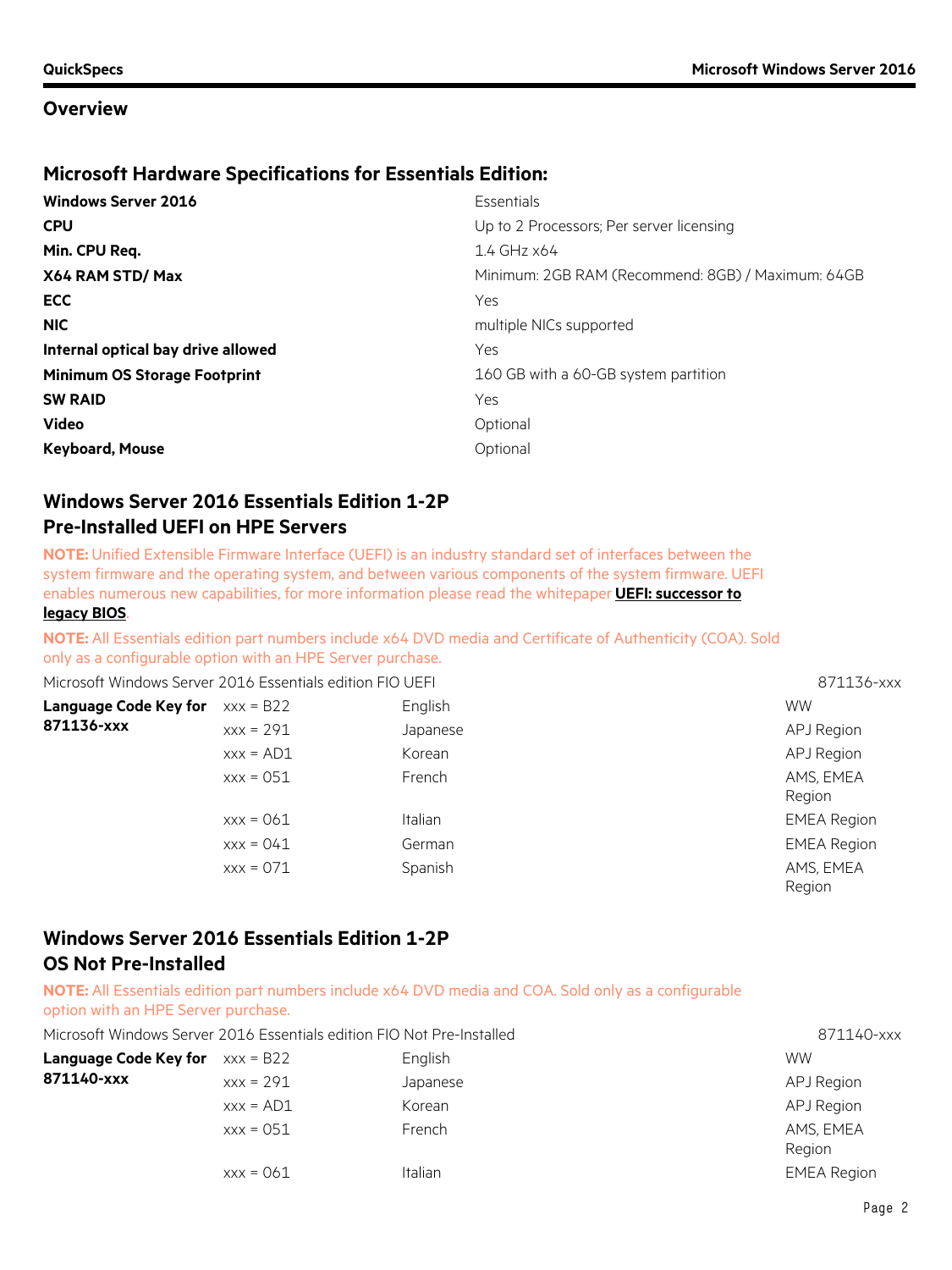| $XXX = 041$ | German  | EMEA Region |
|-------------|---------|-------------|
| $xxx = 071$ | Spanish | AMS. EMEA   |

# **Windows Server 2016 Essentials Edition 1-2P Reseller Option Kit**

**NOTE:** Available for purchase from your local HPE authorized reseller. Essentials edition includes x64 DVD media and COA. Reseller must affix the COA to the server and may preinstall the OS before delivery of the server.

Microsoft Windows Server 2016 Essentials edition ROK 871141-xxx

| <b>Language Code Key for</b> | $xxx = B22$ | English          | <b>WW</b>           |
|------------------------------|-------------|------------------|---------------------|
| 871141-xxx                   | $XXX = 291$ | Japanese         | APJ Region          |
|                              | $XXX = AD1$ | Korean           | APJ Region          |
|                              | $xxx = 051$ | French           | AMS, EMEA<br>Region |
|                              | $XXX = 061$ | <b>Italian</b>   | <b>EMEA Region</b>  |
|                              | $XXX = 041$ | German           | <b>EMEA Region</b>  |
|                              | $XXX = 071$ | Spanish          | AMS, EMEA<br>Region |
|                              | $XXX = 331$ | Dutch            | <b>EMEA Region</b>  |
|                              | $XXX = 131$ | Portuguese       | <b>EMEA Region</b>  |
|                              | $xxx = 251$ | Russian          | <b>EMEA Region</b>  |
|                              | $XXX = 241$ | Polish           | <b>EMEA Region</b>  |
|                              | $XXX = 221$ | Czech            | <b>EMEA Region</b>  |
|                              | $XXX = 201$ | <b>Brazilian</b> | AMS Region          |
|                              | $XXX = B71$ | Swedish          | <b>EMEA Region</b>  |
|                              | $XXX = 141$ | Turkish          | <b>EMEA Region</b>  |
|                              |             |                  |                     |

### **Microsoft Hardware Specifications for Standard and Datacenter Editions:**

Unless otherwise specified, these minimum system requirements apply to both Standard and Datacenter editions.

**Processor** Processor performance depends not only on the clock frequency of the processor, but also on the number of processor cores and the size of the processor cache. The following are the processor requirements for this product:

Minimum:

- 1.4 GHz 64-bit processor
- Compatible with x64 instruction set
- Supports NX and DEP
- Supports CMPXCHG16b, LAHF/SAHF, and PrefetchW
- Supports Second Level Address Translation (EPT or NPT)

### **Coreinfo** at **<https://technet.microsoft.com/sysinternals/cc835722.aspx>**, is a tool you can use to

confirm which of these capabilities your CPU has.

**RAM** The following are the estimated RAM requirements for this product:

Minimum:

- 512 MB (2 GB for server with Desktop Experience installation option)
- ECC (Error Correcting Code) type or similar technology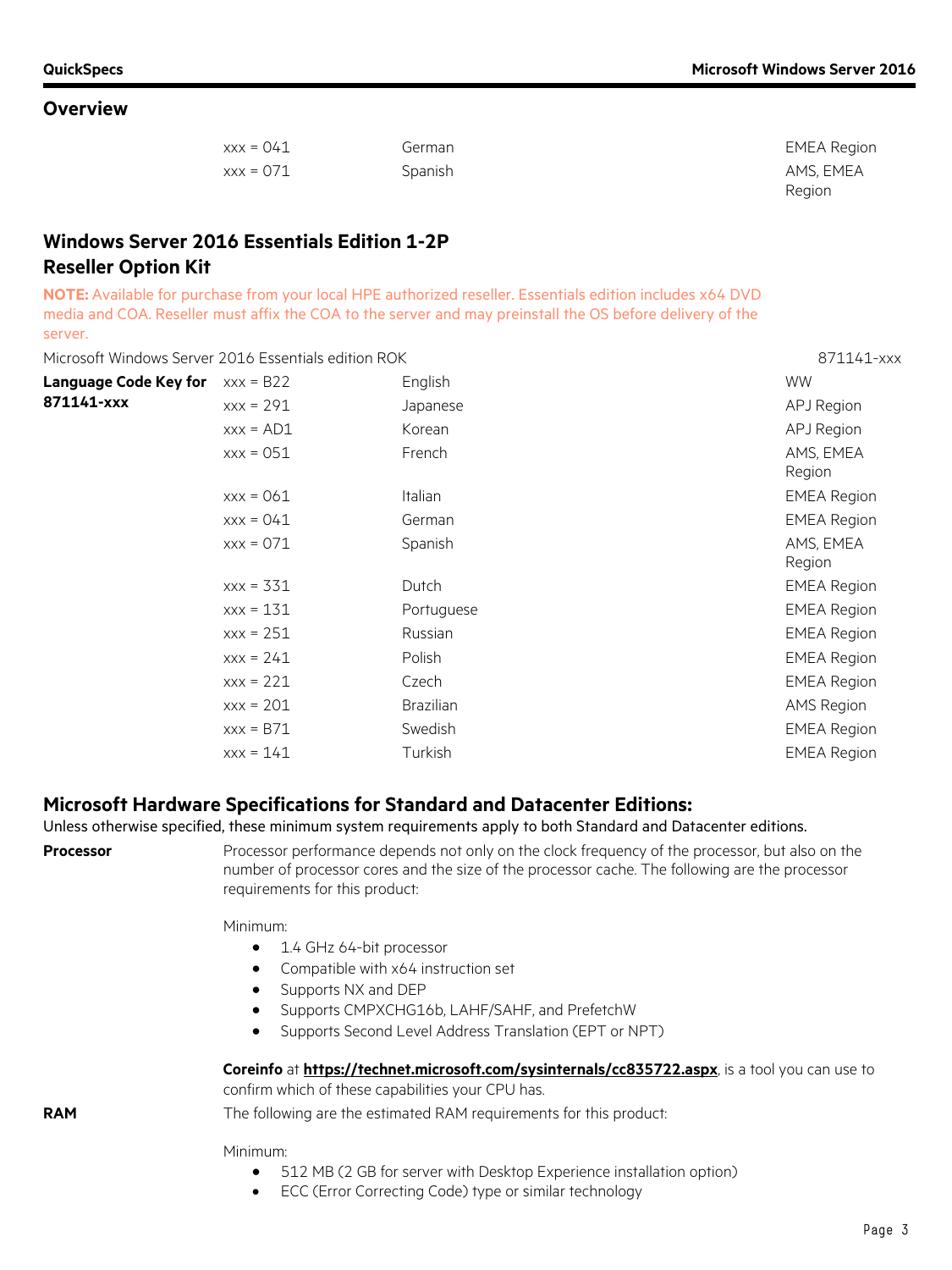**Storage controller and disk space requirements** PCI Express architecture specification. Persistent storage devices on servers classified as hard disk Computers that run Windows Server 2016 must include a storage adapter that is compliant with the drives must not be PATA. Windows Server 2016 does not allow ATA/PATA/IDE/EIDE for boot, page, or data drives.

The following are the estimated minimum disk space requirements for the system partition.

Minimum: 32GB Minimum:

#### **Network adapter requirements**

- An Ethernet adapter capable of at least gigabit throughput
- Compliant with the PCI Express architecture specification.
- Supports Pre-boot Execution Environment (PXE).

A network adapter that supports network debugging (KDNet) is useful, but not a minimum requirement.

- **Other requirements** Computers running this release also must have the following:
	- DVD drive (if you intend to install the operating system from DVD media)

The following items are not strictly required, but are necessary for certain features:

- UEFI 2.3.1c-based system and firmware that supports secure boot
- Trusted Platform Module
- Graphics device and monitor capable of Super VGA (1024 x 768) or higher-resolution
- Keyboard and Microsoft® mouse (or other compatible pointing device)
- Internet access (fees may apply)

For more detail about Windows Server 2016 System Requirements visit:

**https://docs.microsoft.com/en-us/windows-server/get-started/System-Requirements**.

# **Microsoft Windows Server 2016 Standard Edition 16 Core Pre-Installed on HPE Servers**

**NOTE:** Unified Extensible Firmware Interface (UEFI) is an industry standard set of interfaces between the system firmware and the operating system, and between various components of the system firmware. UEFI enables numerous new capabilities, for more information please read the whitepaper **[UEFI: successor to](http://www.hpe.com/h20195/V2/GetDocument.aspx?docname=4AA5-1111ENW&cc=us&lc=en)** 

### **[legacy BIOS](http://www.hpe.com/h20195/V2/GetDocument.aspx?docname=4AA5-1111ENW&cc=us&lc=en)**.

**NOTE:** Include x64 DVD media and COA. Sold only as a configurable option with an HPE Server purchase.

**NOTE:** Standard edition provides rights for up to two OSEs or Hyper-V containers when all physical cores in the server are licensed. For every two additional VMs, all the cores in the server have to be licensed again. Additional licenses for Windows Server 2016 Standard are available in packs of two, four, and sixteen cores.

Microsoft Windows Server 2016 Standard Edition Pre-Installed (FIO) UEFI 16 Core 871143-xxx

| <b>Language Code Key for</b> $xxx = B21$ | English        | <b>WW</b>   |
|------------------------------------------|----------------|-------------|
| $xxx = 291$                              | Japanese       | <b>APJ</b>  |
| $xxx = 051$                              | French         | AMS & EMEA  |
| $xxx = 061$                              | <b>Italian</b> | EMEA        |
| $XXX = 041$                              | German         | <b>EMEA</b> |
| $xxx = 071$                              | Spanish        | AMS & EMEA  |
|                                          |                |             |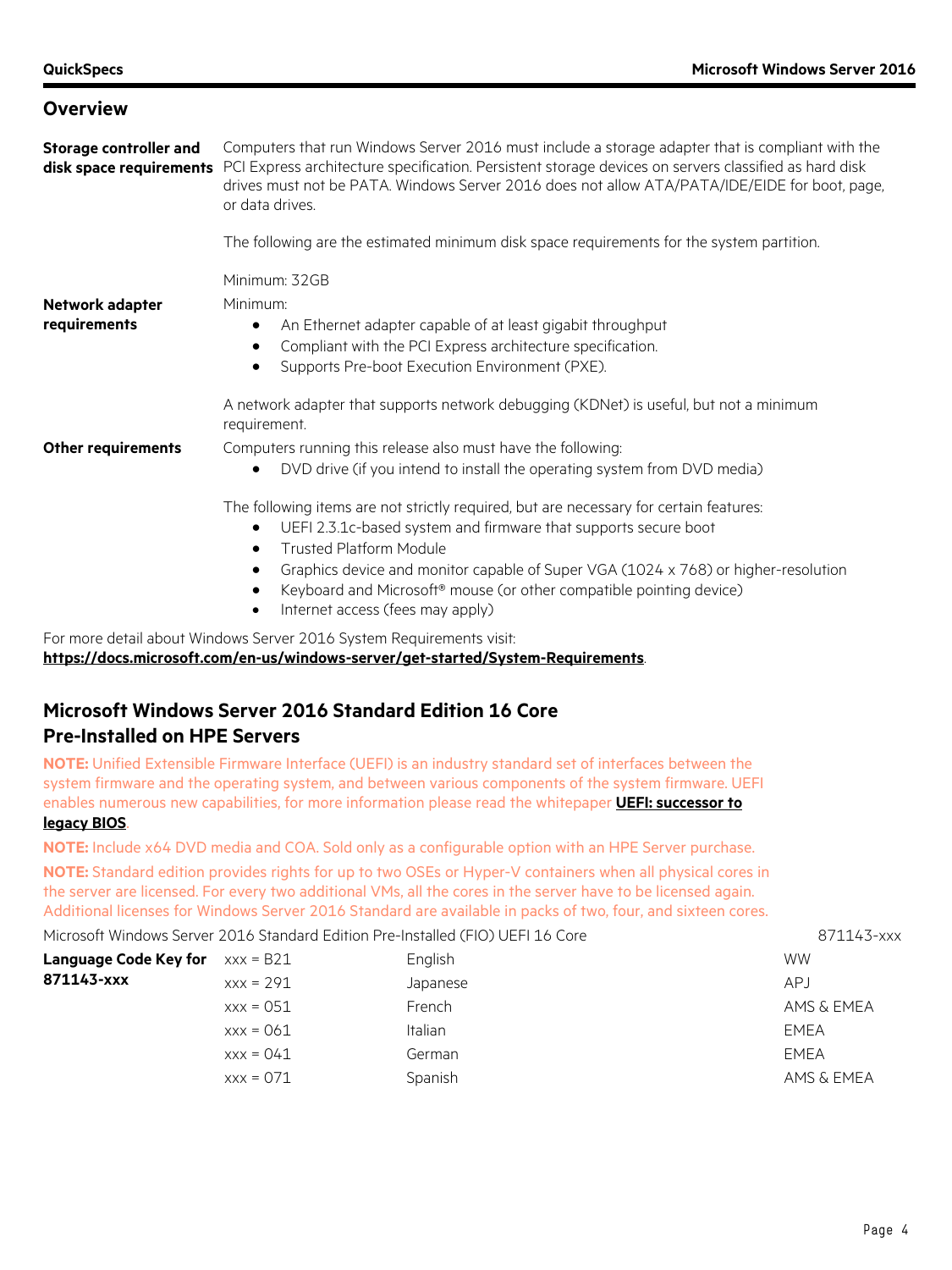# **Microsoft Windows Server 2016 Standard Edition 16 Core OS Not Pre-Installed**

**NOTE:** Include x64 DVD media and COA. Sold only as a configurable option with an HPE Server purchase.

**NOTE:** Standard edition provides rights for up to two OSEs or Hyper-V containers when all physical cores in the server are licensed. For every two additional VMs, all the cores in the server have to be licensed again. Additional licenses for Windows Server 2016 Standard are available in packs of two, four, and sixteen cores.

| Microsoft Windows Server 2016 Standard edition Not Pre-installed (FIO Npi) 16 Core |             | 871147-xxx     |             |
|------------------------------------------------------------------------------------|-------------|----------------|-------------|
| Language Code Key for                                                              | xxx = B21   | <b>WW</b>      |             |
| 871147-xxx                                                                         | $xxx = 291$ | Japanese       | APJ         |
|                                                                                    | $xxx = 051$ | French         | AMS & EMEA  |
|                                                                                    | $xxx = 061$ | <b>Italian</b> | EMEA        |
|                                                                                    | $xxx = 041$ | German         | <b>FMFA</b> |
|                                                                                    | $xxx = 071$ | Spanish        | AMS & EMEA  |

# **Microsoft Windows Server 2016 Standard Edition 16 Core Reseller Option Kit (ROK)**

**NOTE:** Available for purchase from your local Hewlett Packard Enterprise Authorized Reseller. Standard edition includes x64 DVD media and COA. Reseller must affix the COA to the server and may preinstall the OS before delivery of the server..

**NOTE:** Standard edition provides rights for up to two OSEs or Hyper-V containers when all physical cores in the server are licensed. For every two additional VMs, all the cores in the server have to be licensed again. Additional licenses for Windows Server 2016 Standard are available in packs of two, four, and sixteen cores.

Microsoft Windows Server 2016 Standard Edition ROK 16 Core **POO487-XXX** POO487-xxx

| Language Code Key for | $xxx = B21$  | English                    | <b>WW</b>   |
|-----------------------|--------------|----------------------------|-------------|
| P00487-xxx            | $XXX = 291$  | Japanese                   | <b>APJ</b>  |
|                       | $XXX = 201$  | Brazilian Portuguese       | AMS         |
|                       | $XXX = AAA1$ | Chinese Simplified         | <b>APJ</b>  |
|                       | $XXX = AB1$  | <b>Chinese Traditional</b> | <b>APJ</b>  |
|                       | $xxx = 051$  | French                     | AMS & EMEA  |
|                       | $XXX = 061$  | Italian                    | <b>EMEA</b> |
|                       | $XXX = 041$  | German                     | EMEA        |
|                       | $XXX = 071$  | Spanish                    | AMS & EMEA  |
|                       | $XXX = AD1$  | Korean                     | APJ         |
|                       | $XXX = 331$  | Dutch                      | EMEA        |
|                       | $XXX = 251$  | Russian                    | EMEA        |
|                       | $XXX = 241$  | Polish                     | EMEA        |
|                       | $XXX = 221$  | Czech                      | EMEA        |
|                       | $XXX = 131$  | Portuguese                 | <b>EMEA</b> |
|                       | $XXX = B71$  | Swedish                    | EMEA        |
|                       | $XXX = 141$  | Turkish                    | EMEA        |
|                       |              |                            |             |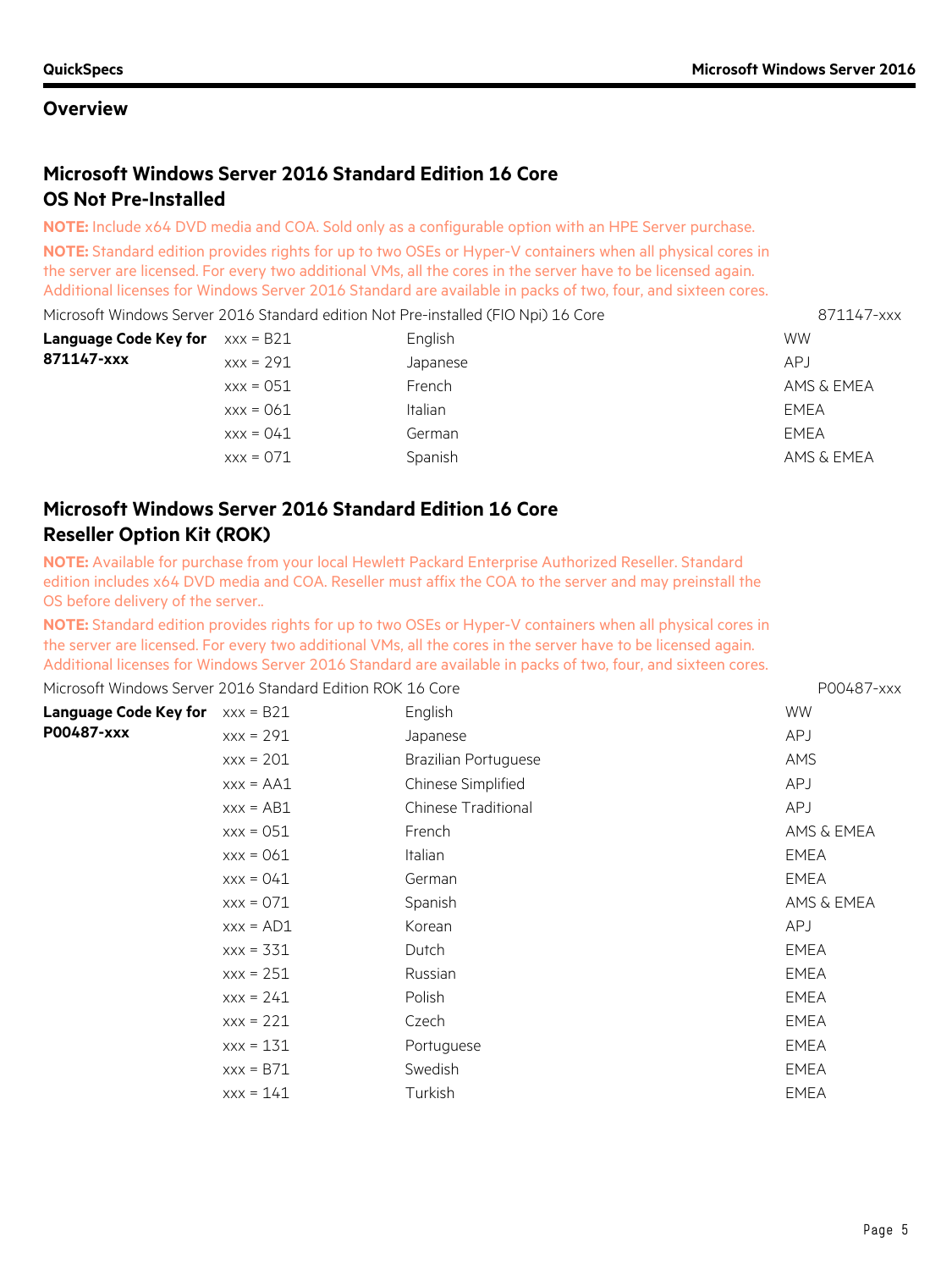### **Microsoft Windows Server 2016 Standard Edition Additional License**

| Windows Server 2016 Standard base license.                               |             | NOTE: Standard Additional Licenses include COA, will not include an activation key because will be activated<br>with license key from the base OS license. Additional Licenses do not include media.<br>NOTE: Can be sold with or without an HPE Server - After Point of Sale (APOS).<br>NOTE: End Users can reassign Windows Server Standard Additional licenses to another server that has a |             |
|--------------------------------------------------------------------------|-------------|------------------------------------------------------------------------------------------------------------------------------------------------------------------------------------------------------------------------------------------------------------------------------------------------------------------------------------------------------------------------------------------------|-------------|
|                                                                          |             | Microsoft Windows Server 2016 Standard Edition Additional License 16 Core                                                                                                                                                                                                                                                                                                                      | 871157-xxx  |
| <b>Language Code Key for</b><br>871157-xxx                               | $XXX = A21$ | English, Czech, German, Spanish, French, Italian, Dutch,<br>Polish, Portuguese, Russian                                                                                                                                                                                                                                                                                                        | EMEA        |
|                                                                          | $XXX = DNI$ | English, French, Spanish, Brazilian Portuguese                                                                                                                                                                                                                                                                                                                                                 | <b>AMS</b>  |
|                                                                          | $XXX = 371$ | English, Korean, Japanese                                                                                                                                                                                                                                                                                                                                                                      | <b>APJ</b>  |
| Microsoft Windows Server 2016 Standard Edition Additional License 4 Core |             |                                                                                                                                                                                                                                                                                                                                                                                                | 871158-xxx  |
| <b>Language Code Key for</b><br>871158-xxx                               | $xxx = A21$ | English, Czech, German, Spanish, French, Italian, Dutch,<br>Polish, Portuguese, Russian                                                                                                                                                                                                                                                                                                        | <b>EMEA</b> |
|                                                                          | $XXX = DNI$ | English, French, Spanish, Brazilian Portuguese                                                                                                                                                                                                                                                                                                                                                 | <b>AMS</b>  |
|                                                                          | $XXX = 371$ | English, Korean, Japanese                                                                                                                                                                                                                                                                                                                                                                      | <b>APJ</b>  |
| Microsoft Windows Server 2016 Standard Edition Additional License 2 Core |             |                                                                                                                                                                                                                                                                                                                                                                                                | 871159-xxx  |
| <b>Language Code Key for</b><br>871159-xxx                               | $xxx = A21$ | English, Czech, German, Spanish, French, Italian, Dutch,<br>Polish, Portuguese, Russian                                                                                                                                                                                                                                                                                                        | EMEA        |
|                                                                          | $XXX = DNI$ | English, French, Spanish, Brazilian Portuguese                                                                                                                                                                                                                                                                                                                                                 | <b>AMS</b>  |
|                                                                          | $XXX = 371$ | English, Korean, Japanese                                                                                                                                                                                                                                                                                                                                                                      | APJ         |
|                                                                          | $XXX = AA1$ | Chinese Simplified                                                                                                                                                                                                                                                                                                                                                                             | <b>APJ</b>  |
|                                                                          | $xxx = AB1$ | Chinese Traditional                                                                                                                                                                                                                                                                                                                                                                            | APJ         |
|                                                                          |             |                                                                                                                                                                                                                                                                                                                                                                                                |             |

# **Microsoft Windows Server 2016 Datacenter Edition 16 Core - No Reassignment Rights**

**OS Not Pre-Installed**

**NOTE:** Include x64 DVD media and COA. Sold only as a configurable option with an HPE Server purchase. **NOTE:** Datacenter edition permits unlimited OSEs and Hyper-V containers on a server when all physical cores in the server are licensed. Additional Licenses for Windows Server 2016 Datacenter are available in packs of two, four, and sixteen cores.

| Microsoft Windows Server 2016 Datacenter Edition Not Pre-installed (FIO Npi) 16 Core - No Reassignment | 871150-xxx |
|--------------------------------------------------------------------------------------------------------|------------|
| Rights                                                                                                 |            |

| <b>Language Code Key for</b> | $xxx = B21$ | English  | <b>WW</b>  |
|------------------------------|-------------|----------|------------|
| 871150-xxx                   | $xxx = 291$ | Japanese | APJ        |
|                              | $xxx = 051$ | French   | AMS & EMEA |
|                              | $xxx = 061$ | Italian  | EMEA       |
|                              | $XXX = 041$ | German   | EMEA       |
|                              | $xxx = 071$ | Spanish  | AMS & EMEA |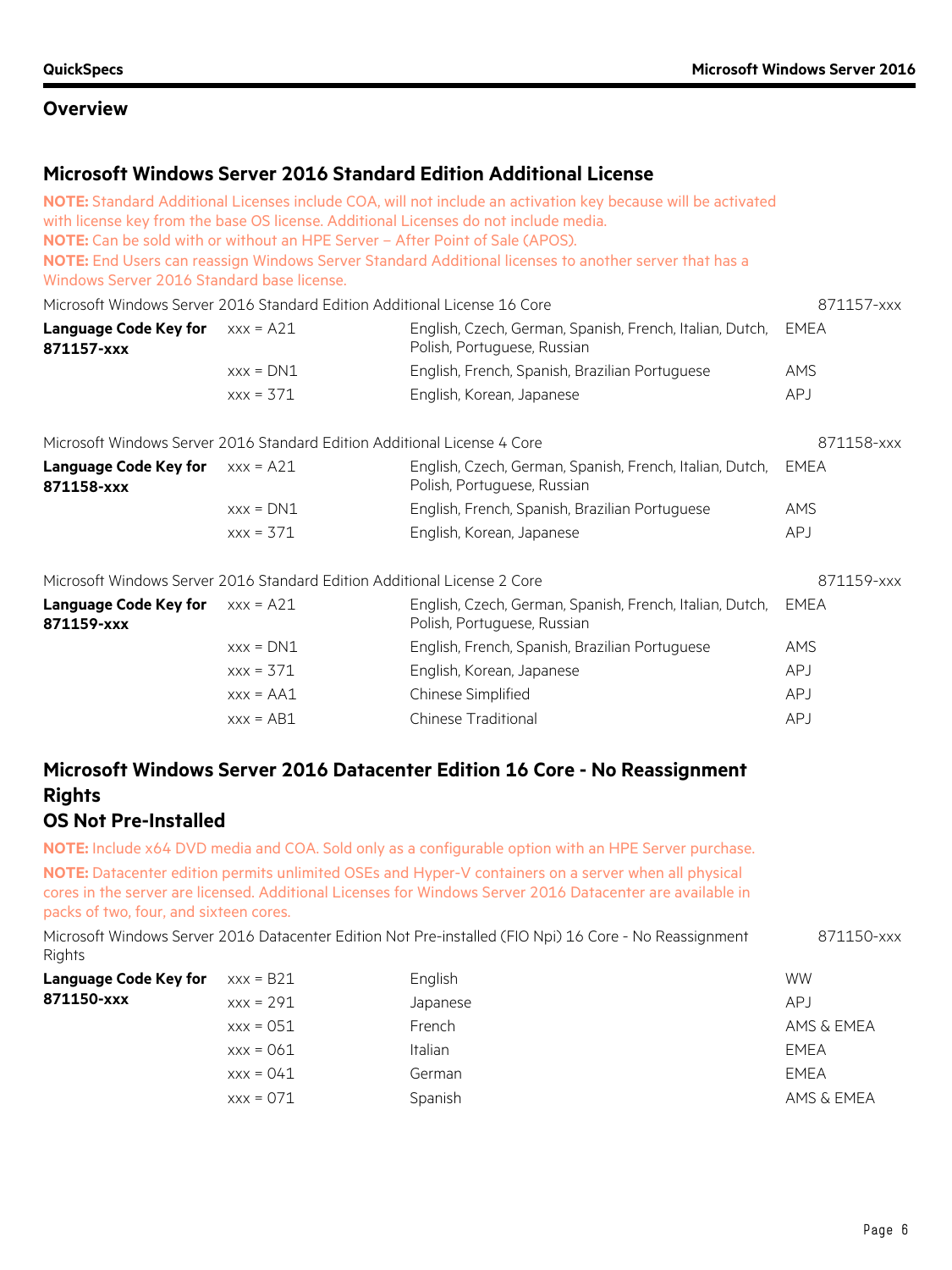# **Microsoft Windows Server 2016 Datacenter Edition 16 Core - No Reassignment Rights**

# **Reseller Option Kit (ROK)**

**NOTE:** Available for purchase from your local Hewlett Packard Enterprise Authorized reseller. Datacenter edition includes x64 DVD media and COA. Reseller must affix the COA to the server and may preinstall the OS before delivery of the server to the end-customer.

**NOTE:** Datacenter edition permits unlimited OSEs and Hyper-V containers on a server when all physical cores in the server are licensed. Additional Licenses for Windows Server 2016 Datacenter are available in packs of two, four, and sixteen cores.

|                                          |              | Microsoft Windows Server 2016 Datacenter Edition ROK 16 Core - No Reassignment Rights | P00488-xxx  |
|------------------------------------------|--------------|---------------------------------------------------------------------------------------|-------------|
| <b>Language Code Key for</b> $xxx = B21$ |              | English                                                                               | <b>WW</b>   |
| P00488-xxx                               | $XXX = 291$  | Japanese                                                                              | <b>APJ</b>  |
|                                          | $xxx = 201$  | <b>Brazilian Portuguese</b>                                                           | <b>AMS</b>  |
|                                          | $XXX = AAA1$ | Chinese Simplified                                                                    | <b>APJ</b>  |
|                                          | $xxx = 051$  | French                                                                                | AMS & EMEA  |
|                                          | $XXX = 061$  | <b>Italian</b>                                                                        | <b>EMEA</b> |
|                                          | $XXX = 041$  | German                                                                                | EMEA        |
|                                          | $XXX = 071$  | Spanish                                                                               | AMS & EMEA  |
|                                          | $XXX = AB1$  | <b>Chinese Traditional</b>                                                            | <b>APJ</b>  |
|                                          | $XXX = AD1$  | Korean                                                                                | APJ         |
|                                          | $XXX = 331$  | Dutch                                                                                 | EMEA        |
|                                          | $XXX = 251$  | Russian                                                                               | <b>EMEA</b> |
|                                          | $XXX = 241$  | Polish                                                                                | <b>EMEA</b> |
|                                          | $XXX = 221$  | Czech                                                                                 | EMEA        |
|                                          | $XXX = 131$  | Portuguese                                                                            | <b>EMEA</b> |
|                                          | $XXX = B71$  | Swedish                                                                               | <b>EMEA</b> |
|                                          |              |                                                                                       |             |

# **Microsoft Windows Server 2016 Datacenter Edition 16 Core - with Reassignment Rights**

## **Reseller Option Kit (ROK)**

**NOTE:** Available for purchase from your local Hewlett Packard Enterprise Authorized reseller. Datacenter edition includes x64 DVD media and COA affixed to a license card. Reseller may preinstall the OS before delivery of the server to the end-customer.

**NOTE:** Datacenter edition permits unlimited OSEs and Hyper-V containers on a server when all physical cores in the server are licensed. Additional Licenses for Windows Server 2016 Datacenter are available in packs of two, four, and sixteen cores.

**NOTE:** The server OS license can be reassigned to another server for any reason (hardware failure, maintenance, upgrade, etc.). The COA is affixed to a license card which is the end user's proof of license for purposes of exercising the reassignment license rights. The server OS license may be reassigned by an end user to a different physical server no more than once every 90 days. Other rights and limitations are described on the license card.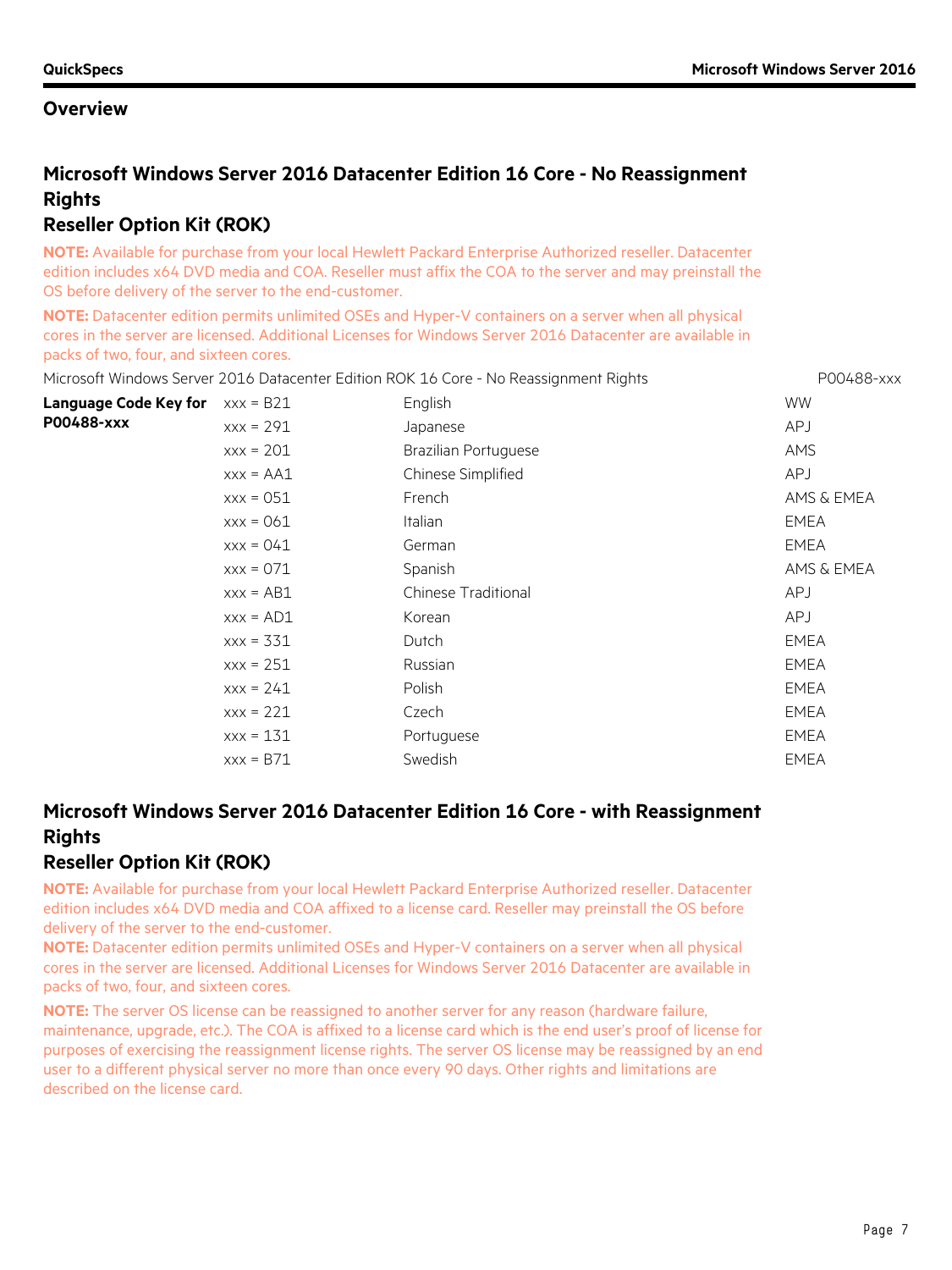| Microsoft Windows Server 2016 Datacenter Edition with Reassignment Rights ROK 16 Core |             |          | P00489-xxx  |
|---------------------------------------------------------------------------------------|-------------|----------|-------------|
| Language Code Key for                                                                 | xxx = B21   | English  | <b>WW</b>   |
| P00489-xxx                                                                            | $xxx = 051$ | French   | AMS & EMEA  |
|                                                                                       | $xxx = 061$ | Italian  | EMEA        |
|                                                                                       | $XXX = 041$ | German   | <b>EMEA</b> |
|                                                                                       | $xxx = 291$ | Japanese | APJ         |

### **Microsoft Windows Server 2016 Datacenter Edition Additional License**

| configurable option with an HPE Server purchase. |             | NOTE: Datacenter Additional Licenses include COA, will not include an activation key because will be<br>activated with license key from the base OS license. Additional Licenses do not include media. Sold only as a |             |
|--------------------------------------------------|-------------|-----------------------------------------------------------------------------------------------------------------------------------------------------------------------------------------------------------------------|-------------|
|                                                  |             | Microsoft Windows Server 2016 Datacenter Edition Additional License 16 Core                                                                                                                                           | 871166-xxx  |
| <b>Language Code Key for</b>                     | $XXX = DNI$ | English, French, Spanish, Brazilian Portuguese                                                                                                                                                                        | <b>AMS</b>  |
| 871166-xxx                                       | $XXX = A21$ | English, Czech, German, Spanish, French, Italian, Dutch,<br>Polish, Portuguese, Russian                                                                                                                               | <b>EMEA</b> |
|                                                  | $XXX = 371$ | English, Korean, Japanese                                                                                                                                                                                             | <b>APJ</b>  |
|                                                  |             | Microsoft Windows Server 2016 Datacenter Edition Additional License 4 Core                                                                                                                                            | 871167-xxx  |
| <b>Language Code Key for</b>                     | $XXX = DNI$ | English, French, Spanish, Brazilian Portuguese                                                                                                                                                                        | <b>AMS</b>  |
| 871167-xxx                                       | $xxx = A21$ | English, Czech, German, Spanish, French, Italian, Dutch,<br>Polish, Portuguese, Russian                                                                                                                               | <b>EMEA</b> |
|                                                  | $XXX = 371$ | English, Korean, Japanese                                                                                                                                                                                             | <b>APJ</b>  |
|                                                  |             | Microsoft Windows Server 2016 Datacenter Edition Additional License 2 Core                                                                                                                                            | 871168-xxx  |
| <b>Language Code Key for</b>                     | $XXX = DNI$ | English, French, Spanish, Brazilian Portuguese                                                                                                                                                                        | AMS         |
| 871168-xxx                                       | $XXX = A21$ | English, Czech, German, Spanish, French, Italian, Dutch,<br>Polish, Portuguese, Russian                                                                                                                               | <b>EMEA</b> |
|                                                  | $XXX = 371$ | English, Korean, Japanese                                                                                                                                                                                             | <b>APJ</b>  |

## **Microsoft Windows Server 2016 - Remote Desktop Services 5 Device CAL**

**NOTE:** Sold from Hewlett Packard Enterprise and authorized resellers with or without an HPE Server. **NOTE:** Use of Remote Desktop Services requires a Windows Server CAL and an RDS CAL for each user or device.

Microsoft Windows Server 2016 Remote Desktop Services 5 Device CAL 871233-xxx

| Language Code Key for | $xxx = DNI$ | English, French, Spanish, Brazilian Portuguese                                                                 | <b>AMS</b> |
|-----------------------|-------------|----------------------------------------------------------------------------------------------------------------|------------|
| 871233-xxx            | $xxx = A21$ | English, Czech, German, Spanish, French, Italian, Dutch, EMEA<br>Polish, Portuguese, Russian, Swedish, Turkish |            |
|                       | $xxx = 371$ | English, Korean, Japanese                                                                                      | AP J       |

## **Microsoft Windows Server 2016 - Remote Desktop Services 5 User CAL**

**NOTE:** Sold from Hewlett Packard Enterprise and authorized resellers with or without an HPE Server. **NOTE:** Use of Remote Desktop Services requires a Windows Server CAL and an RDS CAL for each user or device.

Microsoft Windows Server 2016 Remote Desktop Services 5 User CAL 871232-xxx

| Language Code Key for | xxx = DN1 |  |
|-----------------------|-----------|--|
|-----------------------|-----------|--|

English, French, Spanish, Brazilian Portuguese **AMS** 

Page 8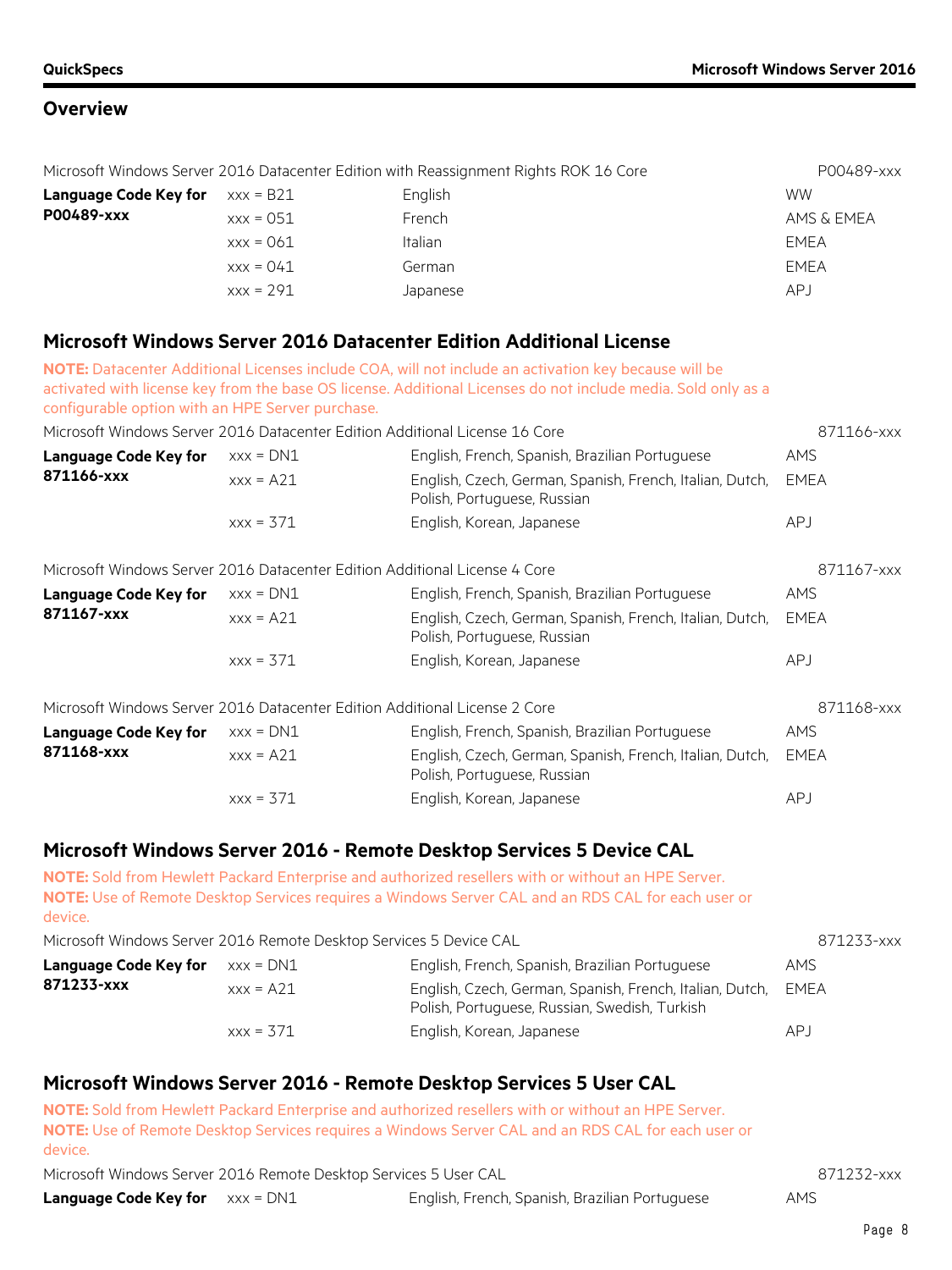| <b>QuickSpecs</b>                                      |             |                                                                                                           | <b>Microsoft Windows Server 2016</b> |
|--------------------------------------------------------|-------------|-----------------------------------------------------------------------------------------------------------|--------------------------------------|
| <b>Overview</b>                                        |             |                                                                                                           |                                      |
| 871232-xxx                                             | $xxx = A21$ | English, Czech, German, Spanish, French, Italian, Dutch,<br>Polish, Portuguese, Russian, Swedish, Turkish | <b>EMEA</b>                          |
|                                                        | $xxx = 371$ | English, Korean, Japanese                                                                                 | APJ                                  |
| Microsoft Windows Server 2016 50 User CAL              |             |                                                                                                           |                                      |
|                                                        |             | NOTE: Sold from Hewlett Packard Enterprise and authorized resellers with or without an HPE Server.        |                                      |
| Microsoft Windows Server 2016 50 User CAL              |             |                                                                                                           | 871181-xxx                           |
| <b>Language Code Key for</b> $xxx = B21$<br>871181-xxx |             | English, French, Italian, German, Spanish, Japanese                                                       | <b>WW</b>                            |
| <b>Microsoft Windows Server 2016 50 Device CAL</b>     |             |                                                                                                           |                                      |
|                                                        |             | NOTE: Sold from Hewlett Packard Enterprise and authorized resellers with or without an HPE Server.        |                                      |
| Microsoft Windows Server 2016 50 Device CAL            |             |                                                                                                           | 871182-xxx                           |
| <b>Language Code Key for</b> $xxx = B21$<br>871182-xxx |             | English, French, Italian, German, Spanish, Japanese                                                       | <b>WW</b>                            |
| Microsoft Windows Server 2016 10 User CAL              |             |                                                                                                           |                                      |
|                                                        |             | NOTE: Sold from Hewlett Packard Enterprise and authorized resellers with or without an HPE Server.        |                                      |
| Microsoft Windows Server 2016 10 User CAL              |             |                                                                                                           | 871179-xxx                           |
| <b>Language Code Key for</b> $xxx = B21$<br>871179-xxx |             | English, French, Italian, German, Spanish, Japanese                                                       | <b>WW</b>                            |
| Microsoft Windows Server 2016 10 Device CAL            |             |                                                                                                           |                                      |
|                                                        |             | NOTE: Sold from Hewlett Packard Enterprise and authorized resellers with or without an HPE Server.        |                                      |

| Microsoft Windows Server 2016 10 Device CAL |                                                     | 871180-xxx |
|---------------------------------------------|-----------------------------------------------------|------------|
| <b>Language Code Key for</b> $xxx = B21$    | English, French, Italian, German, Spanish, Japanese | <b>WW</b>  |
| 871180-xxx                                  |                                                     |            |

# **Microsoft Windows Server 2016 5 User CAL**

**NOTE:** Sold from Hewlett Packard Enterprise and authorized resellers with or without an HPE Server.

| Microsoft Windows Server 2016 5 User CAL |              |                                                                                                           | 871177-xxx |
|------------------------------------------|--------------|-----------------------------------------------------------------------------------------------------------|------------|
| <b>Language Code Key for</b>             | $xxx = DNI$  | English, French, Spanish, Brazilian Portuguese                                                            | AMS        |
| 871177-xxx                               | $xxx = A21$  | English, Czech, German, Spanish, French, Italian, Dutch,<br>Polish, Portuguese, Russian, Swedish, Turkish | EMEA       |
|                                          | $XXX = 371$  | English, Korean, Japanese                                                                                 | <b>APJ</b> |
|                                          | $XXX = AAA1$ | Chinese Simplified                                                                                        | APJ        |
|                                          | $xxx = AB1$  | <b>Chinese Traditional</b>                                                                                | <b>APJ</b> |

# **Microsoft Windows Server 2016 5 Device CAL**

**NOTE:** Sold from Hewlett Packard Enterprise and authorized resellers with or without an HPE Server.

| Microsoft Windows Server 2016 5 Device CAL |             |                                                          | 871178-xxx  |
|--------------------------------------------|-------------|----------------------------------------------------------|-------------|
| <b>Language Code Key for</b> $xxx = DNI$   |             | English, French, Spanish, Brazilian Portuguese           | AMS.        |
| 871178-xxx                                 | $xxx = A21$ | English, Czech, German, Spanish, French, Italian, Dutch, | <b>FMFA</b> |
|                                            |             | Polish, Portuguese, Russian, Swedish, Turkish            |             |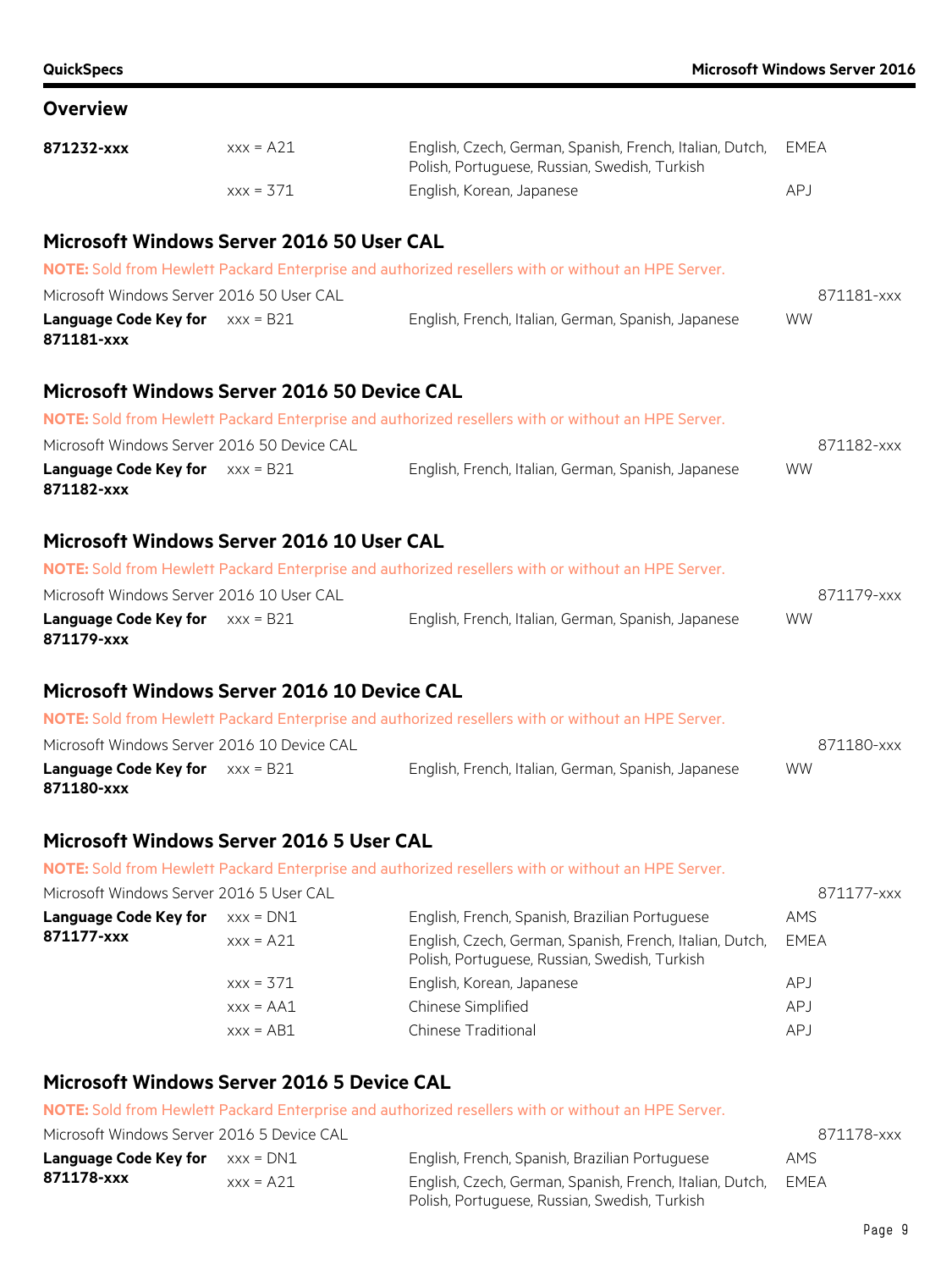| $XXX = 371$ | English, Korean, Japanese | AP. |
|-------------|---------------------------|-----|
|             |                           |     |

### **Microsoft Windows Server 2016 1 User CAL**

**NOTE:** Sold from Hewlett Packard Enterprise and authorized resellers with or without an HPE Server.

| Microsoft Windows Server 2016 1 User CAL |              |                                                                                                           | 871175-xxx |
|------------------------------------------|--------------|-----------------------------------------------------------------------------------------------------------|------------|
| Language Code Key for                    | xxx = DN1    | English, French, Spanish, Brazilian Portuguese                                                            | AMS        |
| 871175-xxx                               | $xxx = A21$  | English, Czech, German, Spanish, French, Italian, Dutch,<br>Polish, Portuguese, Russian, Swedish, Turkish | EMEA       |
|                                          | $xx = 371$   | English, Korean, Japanese                                                                                 | APJ        |
|                                          | $xxx = AAA1$ | Chinese Simplified                                                                                        | APJ        |

### **Microsoft Windows Server 2016 1 Device CAL**

**NOTE:** Sold from Hewlett Packard Enterprise and authorized resellers with or without an HPE Server.

| Microsoft Windows Server 2016 1 Device CAL |             |                                                                                                           | 871176-xxx |
|--------------------------------------------|-------------|-----------------------------------------------------------------------------------------------------------|------------|
| <b>Language Code Key for</b> $xxx = DNI$   |             | English, French, Spanish, Brazilian Portuguese                                                            | AMS        |
| 871176-xxx                                 | $xxx = A21$ | English, Czech, German, Spanish, French, Italian, Dutch,<br>Polish, Portuguese, Russian, Swedish, Turkish | EMEA       |
|                                            | $xx = 371$  | English, Korean, Japanese                                                                                 | APJ        |

### **Windows Server 2012 R2 Downgrade options**

**IMPORTANT MESSAGE:** Microsoft has recently announced new policies regarding Silicon support for Windows Server operating system products, including those that are offered through 'downgrade' rights.

By placing a request for a Windows Server 2012 R2 Downgrade kit, you confirm that your HPE Server meets the Microsoft processor requirements, the details of which can be found at the following link:

### **https://go.microsoft.com/fwlink/?linkid=847781**.

**PLEASE NOTE,** for the deployed OS to be supported by Microsoft, your HPE Server **must** meet all processor requirements that are specified and listed for **both** the licensed product **and** the downgrade/down-edition (DG/DE) software. For clarity, if you purchased a Windows Server 2016 and intend to downgrade to Windows Server 2012 R2, your server must meet both the processor requirements for Windows Server 2016 and 2012 R2.

This requirement applies **both** to customers who have purchased the Windows Server OEM license directly from HPE or from an HPE Reseller or Partner. The Microsoft processor requirements are in addition to other hardware requirements for the Windows Server operating system products that are specified in the document located at **https://msdn.microsoft.com/library/windows/hardware/dn915086(v=vs.85).aspx**.

Microsoft may update the processor requirements and the minimum hardware requirements for Windows Server operating system products as requirements change.

## **Downgrade Windows Server 2012 R2 Standard Edition Not Pre-Installed**

**NOTE:** Only available when purchasing Windows Server 2016 with a Hewlett Packard Enterprise server.

| Microsoft Windows Server 2012 R2 Standard Downgrade Kit FIO Not Pre-installed |             |                                           | P00492-xxx |
|-------------------------------------------------------------------------------|-------------|-------------------------------------------|------------|
| <b>Language Code Key for</b> $xxx = B21$                                      |             | <b>English</b>                            | <b>WW</b>  |
| P00492-xxx<br>$xxx = 0.21$                                                    |             | English, French, Italian, German, Spanish | AMS & EMEA |
|                                                                               | $xxx = 291$ | Japanese                                  | AP.J       |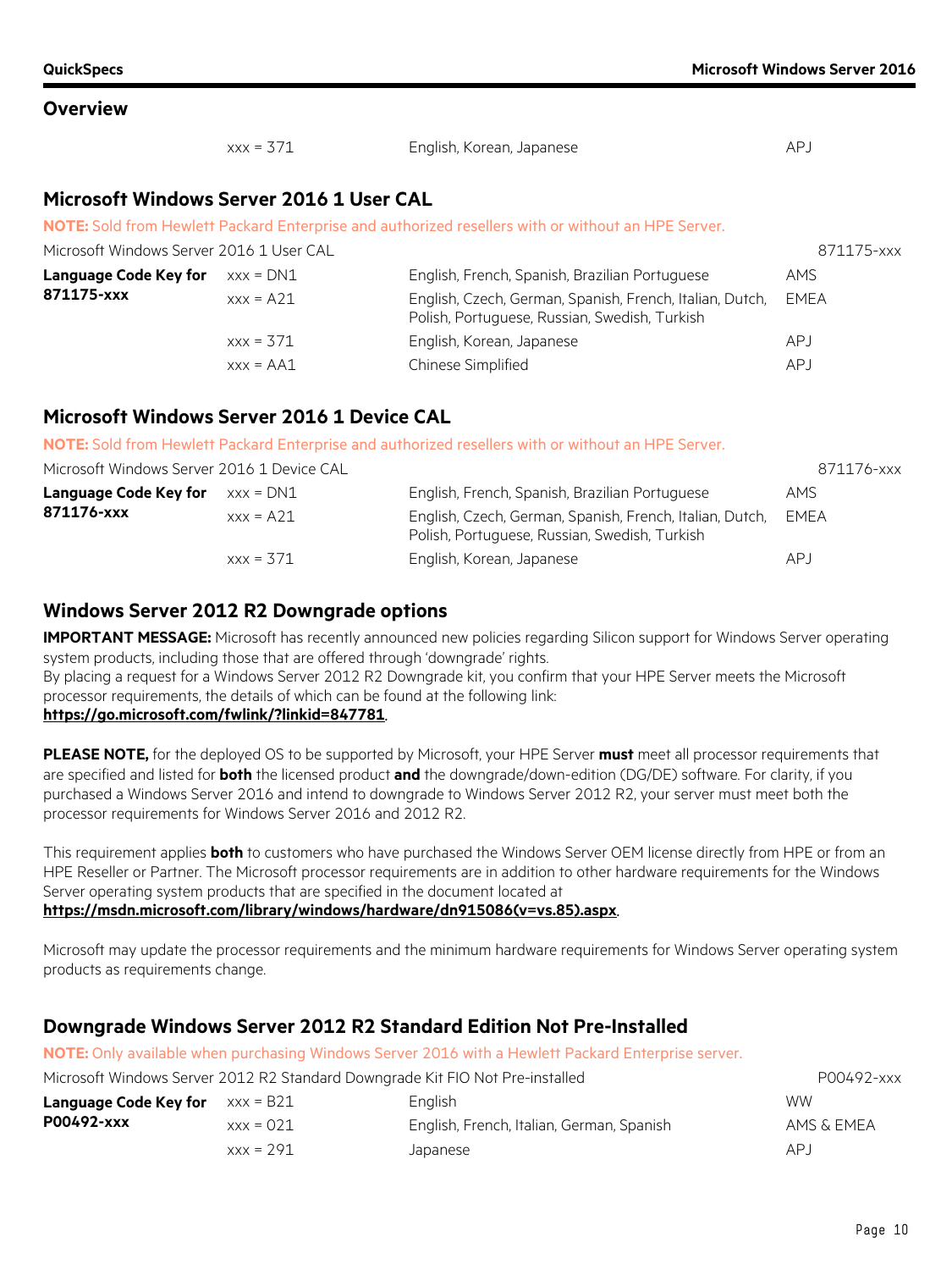# **Downgrade Windows Server 2012 R2 Standard Edition Reseller Option Kit**

**NOTE:** Available for purchase from your local Hewlett Packard Enterprise authorized reseller only when purchasing Windows Server 2016 with a Hewlett Packard Enterprise server. Microsoft Windows Server 2012 R2 Standard Downgrade Kit ROK POOL Processes and the P00490-xxx **Language Code Key for**  $xxx = 291$ **P00490-xxx** xxx = 291 Japanese APJ **Downgrade Windows Server 2012 R2 Datacenter Edition Not Pre-Installed NOTE:** Only available when purchasing Windows Server 2016 with a Hewlett Packard Enterprise server. Microsoft Windows Server 2012 R2 Datacenter Downgrade Kit FIO Not Pre-installed POO493-xxx **Language Code Key for**  $\quad \times x \times = 821$  English English WW **P00493-xxx** xxx = 041 German EMEA xxx = 051 French French AMS & EMEA xxx = 061 Italian Italian EMEA xxx = 071 Spanish Spanish AMS & EMEA xxx = 291 Japanese APJ **Downgrade Windows Server 2012 R2 Datacenter Edition Reseller Option Kit NOTE:** Available for purchase from your local Hewlett Packard Enterprise authorized reseller only when purchasing Windows Server 2016 with a Hewlett Packard Enterprise server. Microsoft Windows Server 2012 R2 Datacenter Downgrade Kit ROK POOL Processes and P00491-xxx **Language Code Key for**  $xxx = 291$ **P00491-xxx** xxx = 291 Japanese APJ **HPE Integrated Lights Out (iLO)** HPE iLO Essentials is the preferred license for small and medium businesses that offer full remote server management capabilities for small and medium business via the Integrated Remote Console (IRC), virtual media, and e-mail based alerts. Learn more about HPE iLO Essentials at **<http://www.hpe.com/servers/iLO/essentials>**. HPE iLO Advanced licenses offer smart remote functionality without compromise, for all HPE Servers. The license includes the full integrated remote console, virtual keyboard, video, and mouse (KVM), multi-user collaboration, console record and replay, and GUI-based and scripted virtual media and virtual folders. You can also activate the enhanced security and power management functionality. Learn more about HPE iLO Advanced at **<http://www.hpe.com/servers/iloadvanced>**. **HPE Insight Control** HPE Insight Control, a product option, delivers essential infrastructure management that can help save time and money by making it easy to deploy, migrate, monitor, remote control, and optimize your IT infrastructure through a single, simple management console. HPE Insight Control also supports Location and Power Discovery Services to automate many configuration, asset tracking, and power management tasks to speed implementation and prevent downtime. For more information, see: http://www.hpe.com/info/insightcontrol. HPE Insight Control includes one year of 24x7 HPE Software Technical Support and Update Service ensuring rapid access to Hewlett Packard Enterprise support staff and proactive delivery of software updates. For more information about this service, see: http://www.hpe.com/services/foundationcare.

#### **Software Technical Support** HPE Foundation Care Services provide reliable and consistent support to keep your business up and running. Within Foundation Care HPE offers several ways for you to obtain support for your Microsoft solution. If your purchase includes the software licenses for Microsoft products, you receive 90 days of telephone support for setting up your Microsoft software. You can also purchase more extensive support to cover your requirements.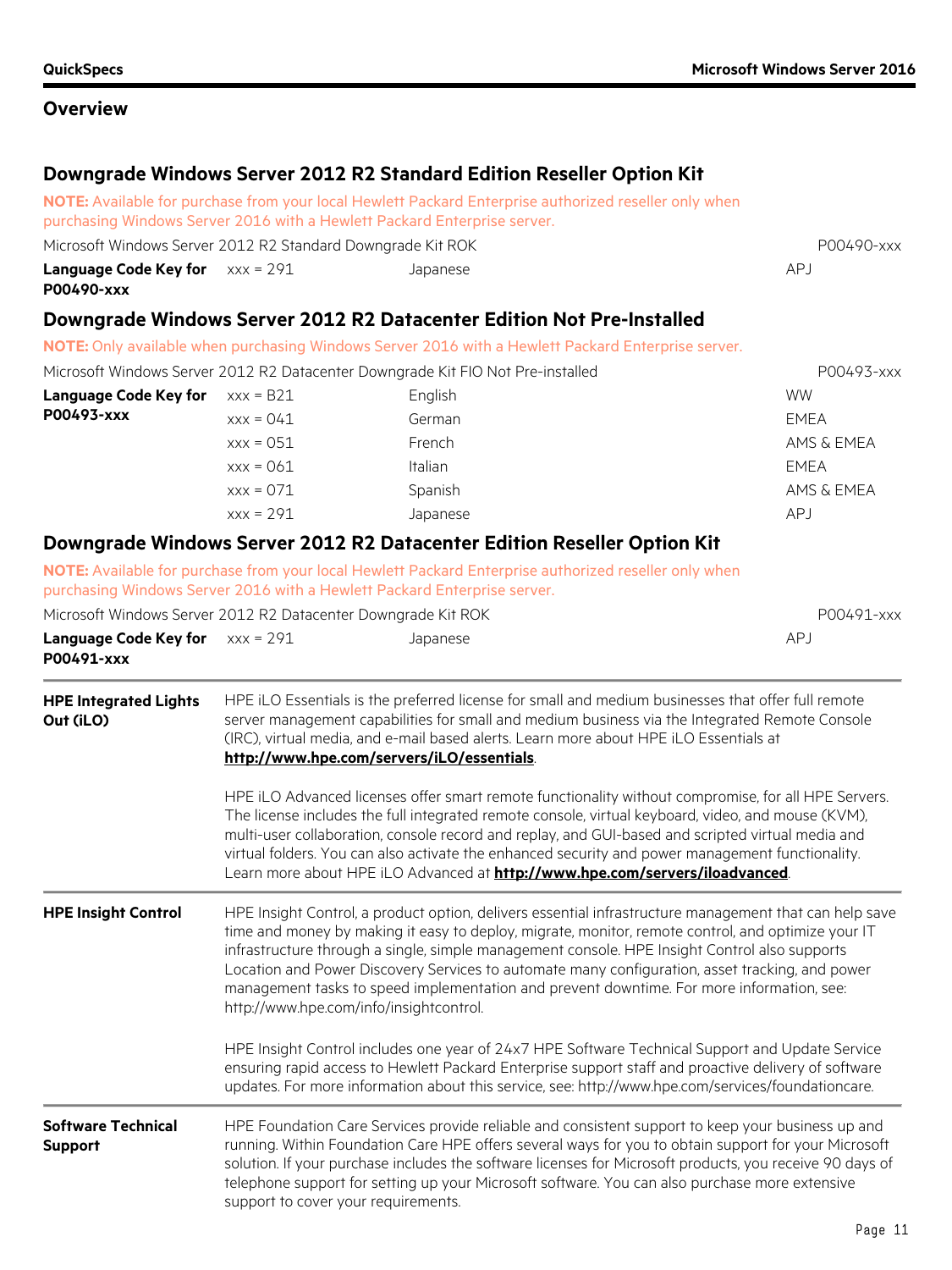HPE Software Technical Support provides remote software support services for Microsoft Windows Server 2016. With HPE Software Technical Support, your IT staff receives fast and reliable access to HPE Global Support Centers. Hewlett Packard Enterprise technical resources work with your IT team to provide advice on software features and use, problem diagnosis and resolution, software defect identification, and access to patches.

This service also provides electronic access to comprehensive support information allowing any member of your IT staff to locate essential product and support information. Software Technical Support for Microsoft Windows Server 2016 is available from Hewlett Packard Enterprise via multiple contact methods including electronic media and telephone. Software Technical Support includes:

- **24x7 access to technical resources** Connect with HPE Global Solution Center engineers via telephone, electronic communication, or FAX for assistance in resolving software implementation or operations problems. Service is available around the clock every day, including all holidays.
- **Problem analysis and resolution** HPE Services provides corrective support to resolve identifiable and reproducible software product problems, and to help you identify problems that are difficult to reproduce. You can also receive assistance in trouble-shooting problems and setting configuration parameters.
- **Software features and operational support** Hewlett Packard Enterprise provides information on the latest product features and known problems and solutions, plus operational advice and assistance.
- **Escalation management** Established escalation procedures enlist specialized expertise from Hewlett Packard Enterprise to Microsoft Windows.
- **Electronic software information** Access Hewlett Packard Enterprise's electronic support facility including symptom-solution database, product descriptions, specifications, technical literature, and more.

Software technical support does NOT include assistance with:

- Generating or diagnosing user generated programs or source codes
- Installation of non-Hewlett Packard Enterprise products

### **NOTE:** For more information, visit: **<http://www.hpe.com/services/foundationcare>**.

**Microsoft Software Assurance** Boost productivity across your organization with new software versions, deployment planning services, 24x7 phone and web support, end-user training, unique desktop technologies and more, all in one cost-effective program.

> With New Product Versions, every Microsoft product license that is covered by Software Assurance can be upgraded to the most recent version.

For example, if a new version of Microsoft Windows Server is made available during the term of your coverage, your licenses will automatically be upgraded to the new version. Customers that acquire perpetual licenses through Software Assurance can deploy the upgrades after their coverage has expired.

**NOTE:** For more information, please visit: **<http://www.microsoft.com/sa>**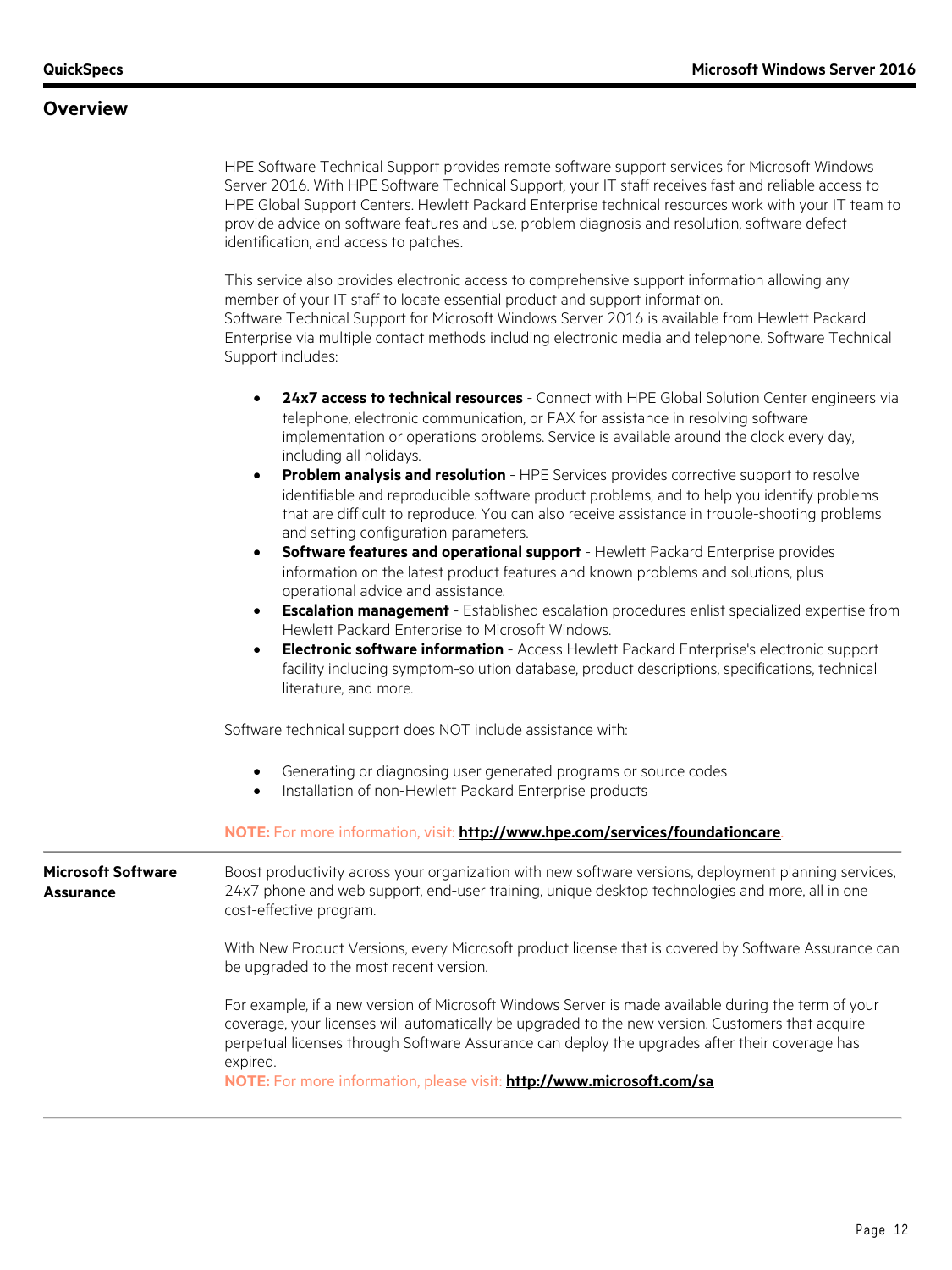Windows Server Catalog Microsoft's certification program gives HPE Servers a compatibility certification with Windows Server **Definition** operating systems. HPE Servers listed in the Windows Server Catalog have been rigorously tested and certified with Microsoft Windows Server 2016.

**NOTE:** For information on HPE Servers certified for Windows Server, visit:

### **<http://www.hpe.com/servers/wincert>**.

**NOTE:** For details on Microsoft's server catalog and also a list of HPE certified servers, visit: **<http://www.windowsservercatalog.com/>**.